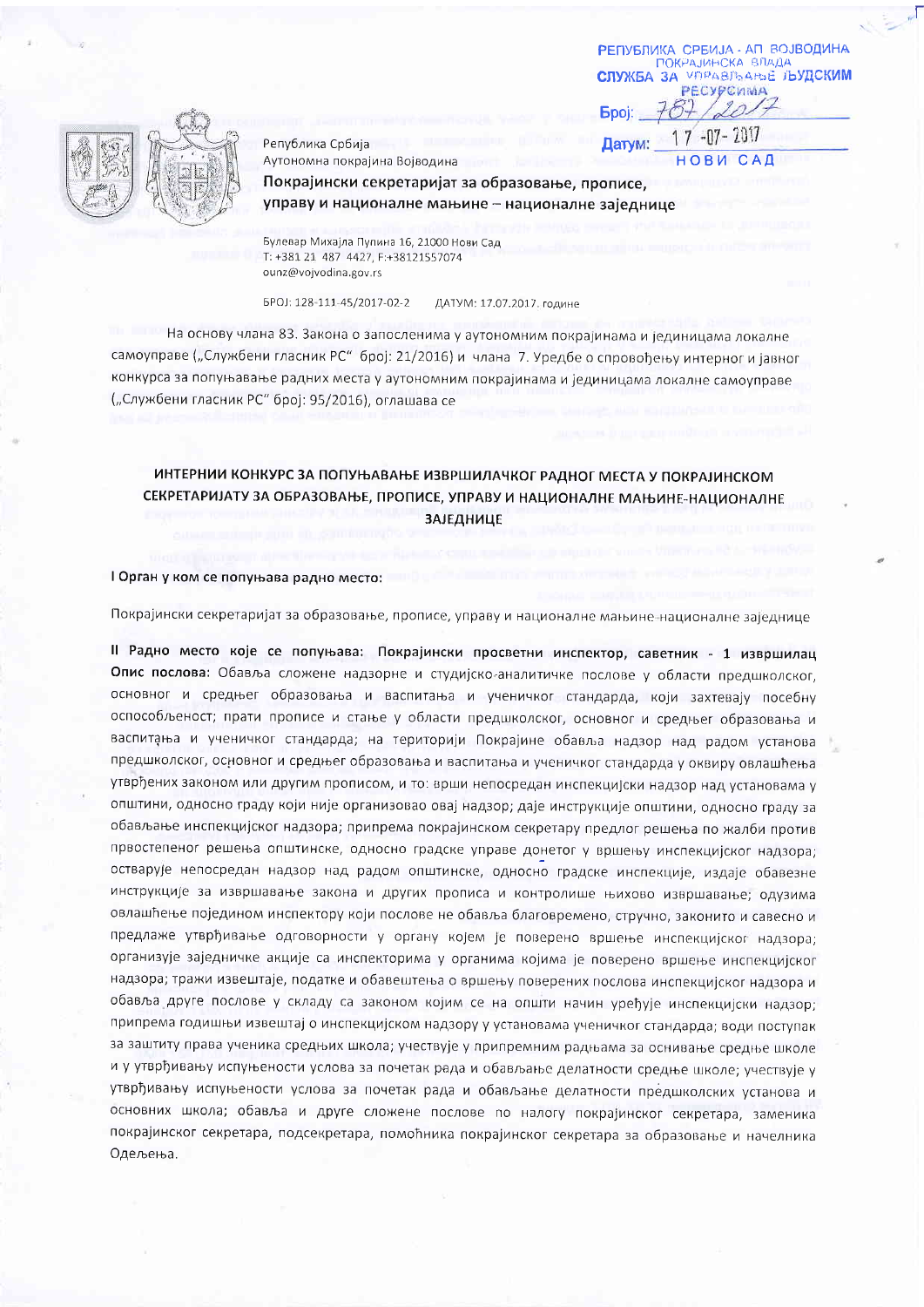Услови: високо образовање стечено у пољу друштвено-хуманистичких, природно-математичких или техничко-технолошких наука на мастер академским студијама, мастер струковним студијама, специјалистичким академским студијама, специјалистичким струковним студијама, односно на основним студијама у трајању од најмање четири године или специјалистичким студијама на факултету, положен стручни испит у области образовања, односно лиценца за наставника, васпитача и стручног сарадника, са најмање пет година радног искуства у области образовања и васпитања, положен државни стручни испит и основни ниво оспособљености за рад на рачунару и пробни рад од 6 месеци.

#### или

стечено високо образовање на мастер академским студијама у области правних наука, односно на основним студијама права у трајању од најмање четири године, положен државни стручни испит или положен испит за секретара установе са најмање пет година радног искуства у државним органима, органима аутономне покрајине, установи или органима јединице локалне самоуправе на пословима образовања и васпитања или другим инспекцијским пословима и основни ниво оспособљености за рад на рачунару и пробни рад од 6 месеци.

Општи услови за рад у органима Аутономне покрајине Војводине: да је учесник интерног конкурса пунолетан држављанин Републике Србије; да има прописано образовање, да није правоснажно осуђиван на безусловну казну затвора од најмање шест месеци и да му раније није престајао радни однос у државном органу, односно органу аутономне покрајине и јединице локалне самоуправе, због теже повреде дужности из радног односа.

### III У изборном поступку проверавају се оспособљености, знања и вештина кандидата и то:

-Познавање прописа из области образовања и инспекцијског надзора и познавање делокруга рада Покрајинског секретаријата за образовање, прописе, управу и националне мањине-националне заједнице - писменом провером, решавање писменог задатка који садржи 10 питања. Свако питање се вреднује 1 бод, а да би кандидат задовољио писмену проверу, треба да има најмање 6 бодова, односно најмање 6 тачних одговора. На усмени разговор биће позвани кандидати који тачно одговоре на најмање 6 питања.

-Познавање рада на рачунару-увидом у приложени доказ о познавању рада на рачунару (уверење, сертификат, потврда и сл.),

-Вештине комуникације -непосредно, кроз разговор са кандидатима.

IV Место рада: Нови Сад, Булевар Михајла Пупина 16.

V Рок за подношење пријаве на интерни конкурс: рок за подношење пријава је 8 дана и почиње да тече наредног дана од дана када је интерни конкурс оглашен на огласној табли у седишту аутономне покрајине, односно рок за подношење пријава почиње 18.07.2017. године а истиче 25.07.2017. године.

VI Лице које је задужено за давање обавештења: Мелвингер Мајорош Татјана, телефон: 021/487 4448.

VII Датум оглашавања: 17.07.2017. године.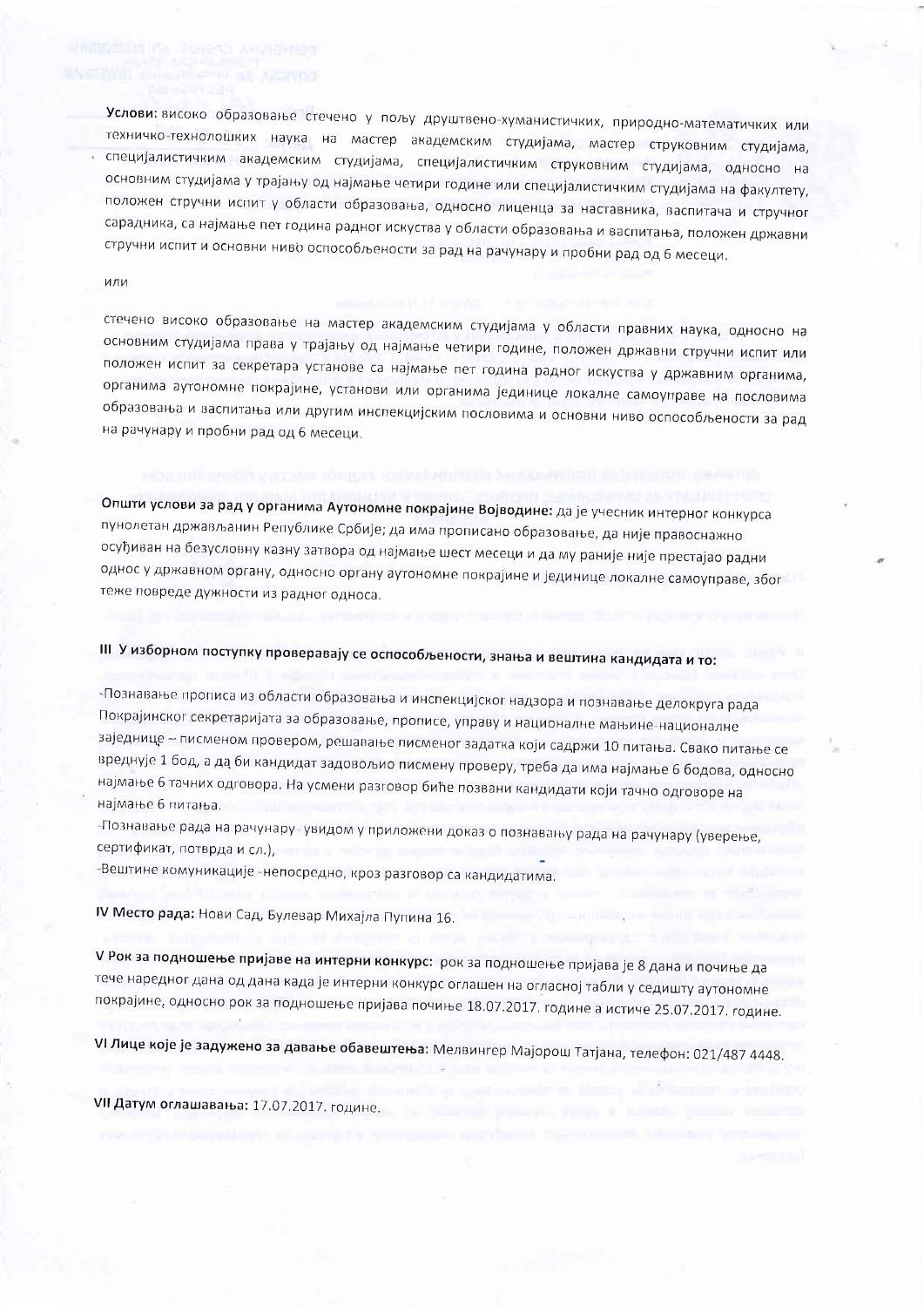VIII Адреса на коју се подноси пријава: Покрајински секретаријат за образовање, прописе, управу и националне мањине-националне заједнице, са назнаком "За интерни конкурс за попуњавање радног места просветни инспектор саветник-1 извршилац".

#### IX Докази који се прилажу уз пријаву на интерни конкурс:

1. Потписана пријава са адресом становања, контакт телефоном, е mail адресом и потписаном изјавом у којој се учесник интерног конкурса опредељује да ли ће сам прибавити доказе о чињеницама о којима се води службена евиденција или ће то орган учинити уместо њега;

2. биографија са наводима о досадашњем радном искуству;

3. оригинал или оверена фотокопија уверења о држављанству, не старије од 6 месеци од дана оглашавања интерног конкурса.;

4. фотокопија личне карте односно испис очитане биометријске личне карте;

5. оригинал или оверена фотокопија уверења МУП-а да кандидат није осуђиван на безусловну казну затвора од најмање шест месеци, не старије од 6 месеци од дана оглашавања интерног конкурса.;

6. оригинал или оверена фотокопија дипломе којим се потврђује стручна спрема;

7. оригинал или оверена фотокопија уверења о положеном државном стручном испиту;

8. оригинал или оверена фотокопија уверења о положеном испиту за секретара установе;

9. оригинал или оверена фотокопија уверерња о положеном стручном испиту у области образовања односно лиценце за наставника, васпитача и стручног сарадника;

10. оригинал или оверена фотокопија уверења о познавању рада на рачунару

11. оригинал или оверене фотокопије доказа о најмање 5 године радног искуства у државним органима, органима аутономне покрајине, установи или органима јединице локалне самоуправе на пословима образовања и васпитања или другим инспекцијским пословима или најмање 5 година радног искуства у области образовања и васпитања (потврде, решења, уговори и други акти из којих се може утврдити на којим пословима, са којом стручном спремом и у ком периоду је стечено радно искуство);

Одредбом чл. 9. ст. 3. и 4. и 103. Закона о општем управном поступку ("Службени гласник РС", број 18/2016) прописано је, између осталог, да су органи у обавези да по службеној дужности, када је то неопходно за одлучивање, у складу са законским роковима, бесплатно размењују, врше увид, обрађују и прибављају личне податке о чињеницама садржаним у службеним евиденцијама, осим ако странка изричито изјави да ће податке прибавити сама.

Докази који се прилажу уз пријаву на овај интерни конкурс, а о којима се води службена евиденција су уверење о држављанству, уверење о положеном државном стручном испиту, Уверење о положеном испиту за секретаре установе, уверење о положеном испиту у области образовања, лиценца за наставника, васпитача и стручног сарадника и уверење МУП-а да кандидат није осуђиван на безусловну казну затвора од најмање шест месеци.

Учесник интерног конкурса може да се изјасни о томе да орган по службеној дужности прибави претходно наведене доказе од органа који је надлежан за вођење службене евиденције или да ће сам прибавити наведени доказ у прописаном року.

Уколико се учесник конкурса определи да орган прибави по службеној дужности наведени доказ,